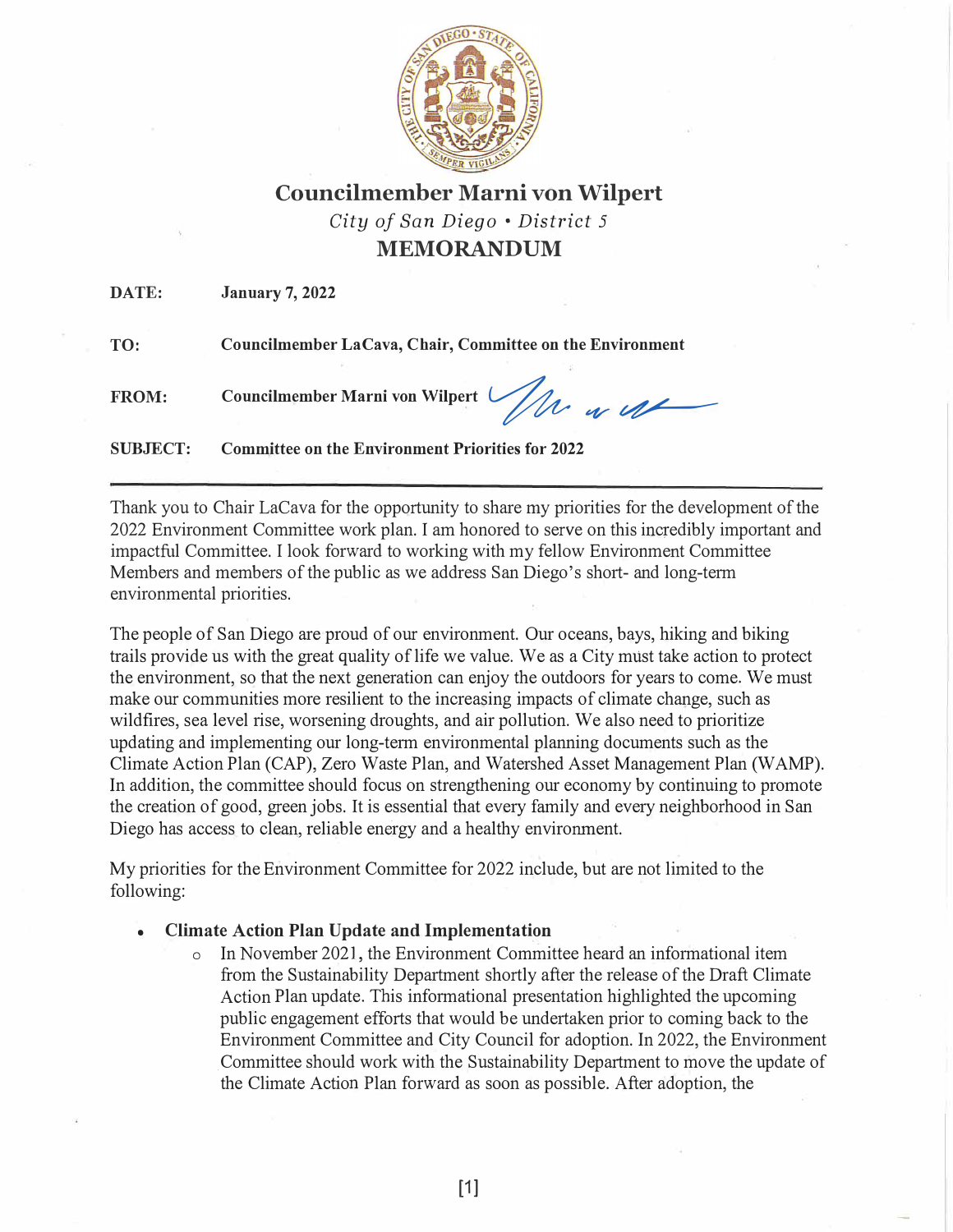Committee should work with the Sustainability Department to hold discussions about the implementation of the Climate Action Plan.

### **Implementation of Climate Resilience Plan**

 $\circ$ 

 $\circ$ 

 $\circ$ 

We are already experiencing the effects of climate change, and we must begin  $\circ$ planning and preparing our communities for its worsening impacts. This includes, but is not limited to, prolonged periods of drought, increased wildfire risk, and sea level rise. Now that the Mayor's office has debuted a standalone Climate Resiliency and Adaptation Plan the Environment Committee should regularly review the plan's implementation with the Sustainability Department.

#### **Review and Update City Brush Management Policies and Programs**

As climate change-driven wildfires get worse each year, the City's brush management programs have become more important than ever before. We must work to prevent future wildfires and ensure our City is prepared if, and when, another large-scale fire like the 2003 Cedar Fire or 2007 Witch Creek fire occurs. Regular brush management is one of the most effective ways of protecting and hardening both private and public structures from wildfire risk. The Committee should hold a discussion with the Park and Recreation and Public Utilities Department's brush management staff to ensure our policies are up to date and are following best management practices.

## **Monitor Gas and Electric Franchise Agreement**

In 2021, the City negotiated a franchise agreement with SDG&E to provide gas and electricity to our businesses and residents. During the negotiations, SDG&E. committed to help the City meet our climate action goals as well as protect our communities from wildfires made worse by climate change. To that end, the City negotiated an "Energy Cooperation Agreement" with SDG&E, in which both parties agreed to take action on many important environmental goals including pursuing clean energy projects, rooftop solar installation, and zero emissions vehicles.

The City and SDG&E must draft an implementation plan for the Energy Cooperation Agreement as soon as possible. I request that the Environment Committee work with the Sustainability Department to bring forward a discussion item related to the Energy Cooperation Agreement implementation plan that holds SDG&E accountable to their environmental commitments.

# **Public Power Feasibility Study**

During the discussion of the City's Gas and Electric Franchise Agreement, I advocated to fund a Public Power Feasibility Study using the franchise revenues to better position the City for future franchise related discussions. The funding for this study was approved as part of the Fiscal Year 2022 budget. The Environment Committee should work with the Sustainability Department to get updates on the status of this feasibility study and continue the conversation about the franchise options available to the City in the future.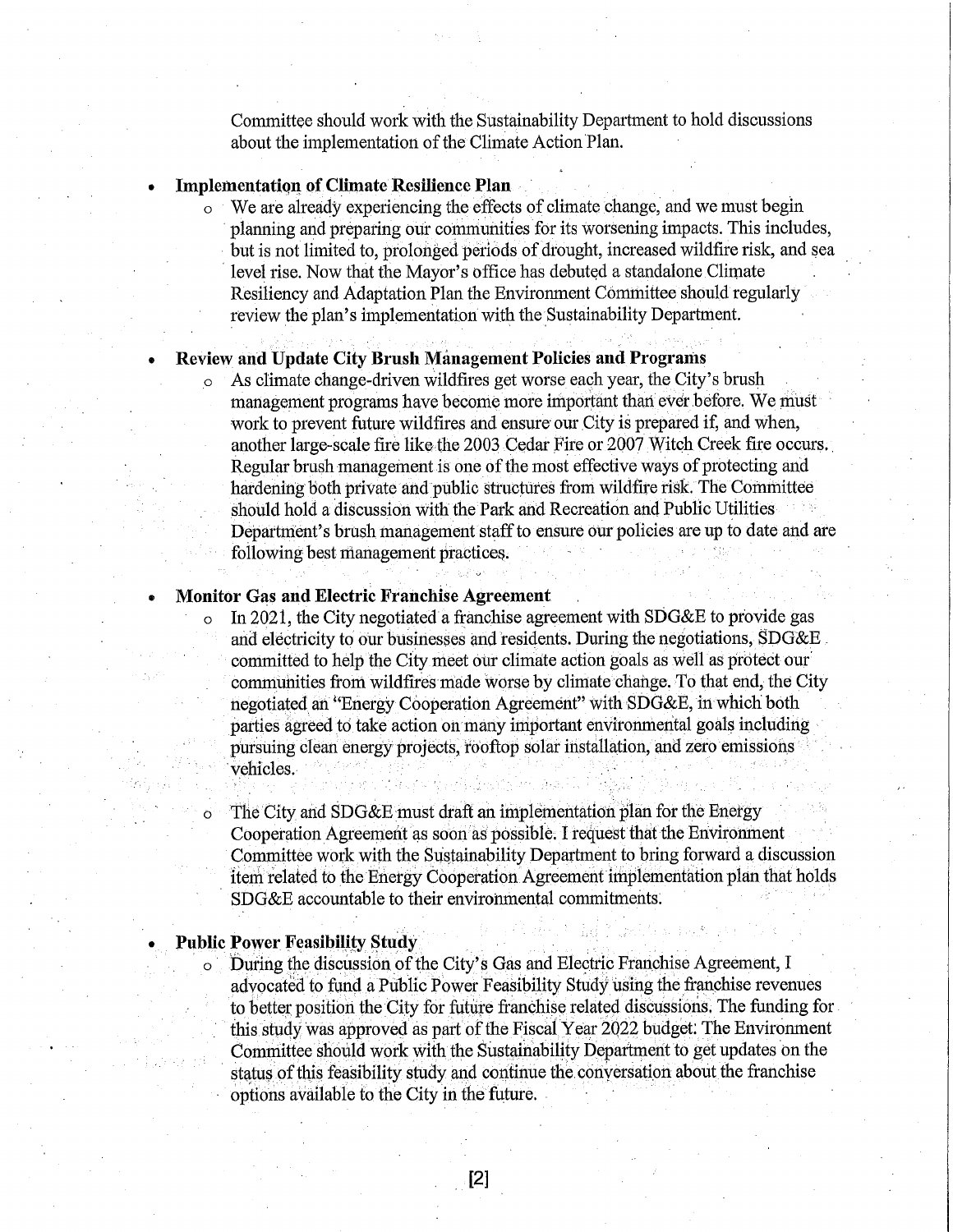#### **Monitor Climate Equity Fund**

 $\circ$ 

 $\circ$  .

I was proud to support the creation of a Climate Equity Fund in last year's budget. It is essential to ensure we are addressing the disproportionate effects of climate change faced by our low-income communities and communities of color. The Environment Committee should continue to monitor and support the environmental projects this fund supports.

# **Preservation of Open Space Citywide**

The City is fortunate to have access to over 20,000 acres of open space parkland, with a rich diversity of plants and animals. The Environment Committee should have discussions with the Park and Recreation Department and our environmental non-profit partners to find ways to expand and enhance access to open space parks citywide and protect our multiple species conservation program areas.

### **Update and Review of Zero Waste Plan/ AB1383 Implementation**

Since the changes in China's "National Sword" policy, our Zero Waste programs have been under significant strain. The Environment Committee should hold discussions with the Environmental Services Department and the Sustainability Department to receive an update on the status of the Zero Waste Plan to determine next steps to advance our waste reduction goals.

AB 1383 requires cities and counties to cut organic waste by 75 percent by 2025. and it sets a target of recovering 20 percent of food that is now discarded in landfills. The Committee should work with the Environmental Services Department to monitor and support the City's implementation of this new law.

#### **Review of City Storm Water Program and Funding**

The Storm Water program continues to threaten our investments in our infrastructure assets with its growing backlog and significant increase in costly emergency repairs. The Environment Committee should work with the Storm Water Department to review our current program and planning documents to identify funding strategies and determine next steps to better manage our storm water system, with a goal towards environmental sustainability.

#### **San Diego Community Power Updates**

The Environment Committee should request regular updates from San Diego Community Power to learn more about its service rollout and begin the discussions about programs and opportunities to promote the growth of local renewable power generation.

## **Pure Water Implementation and Community Outreach**

• The Pure Water program is critical for the City's water independence. As the Pure Water project construction continues, the Environment Committee should receive quarterly updates on construction activities. These updates should include information about the community outreach and engagement plans to reduce quality of life impacts in the communities most affected by the construction. My